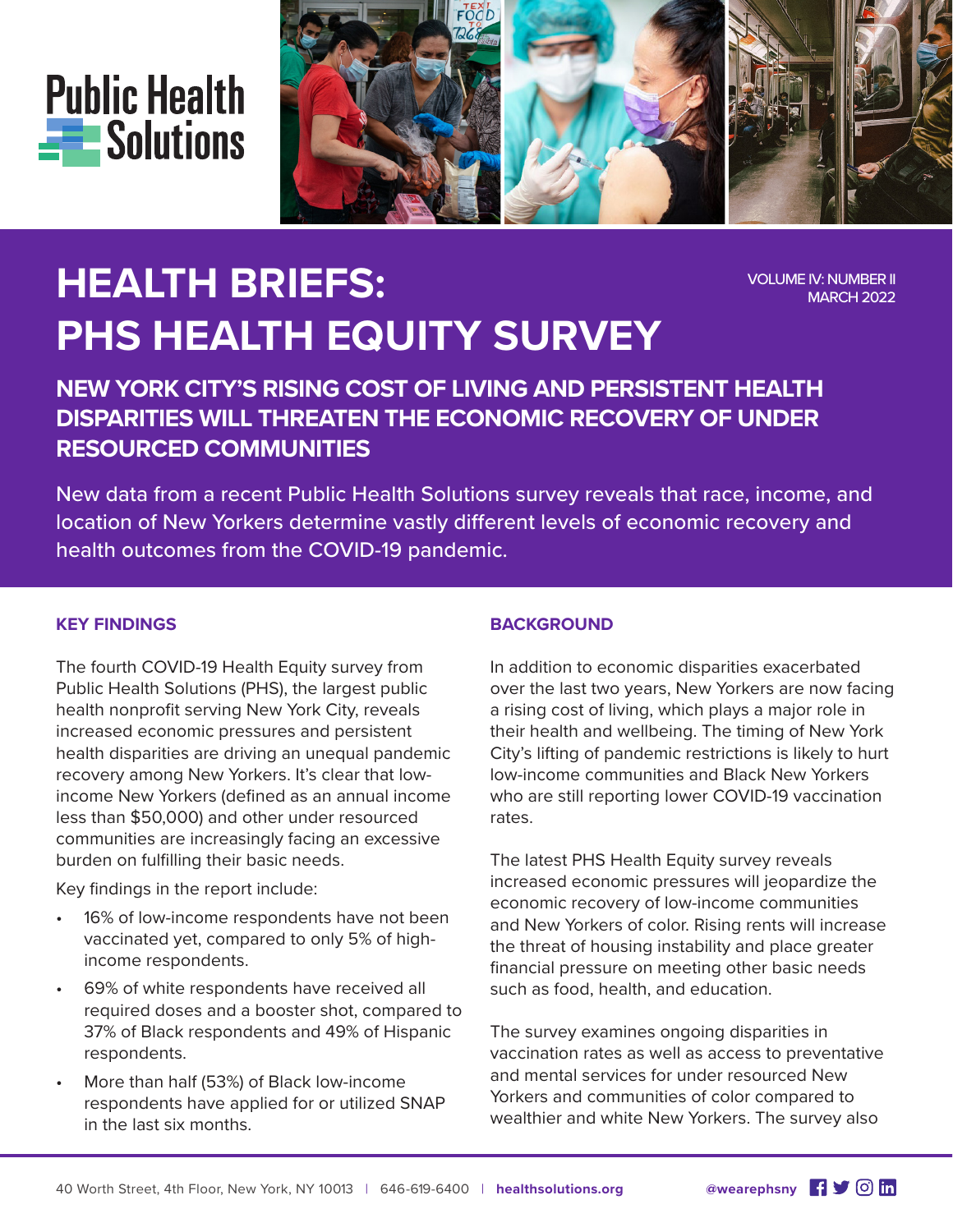investigates the financial concerns, spending and saving rates, and perceived state of the economy among these groups.

#### **FINDINGS**

**Despite the year-long availability of the COVID-19 vaccine for adults and recent availability for children 5 and older, low-income New Yorkers continue to report lower vaccination rates than their wealthier neighbors.**



**65 of high-income respondents say their child(ren) have been fully vaccinated, compared to 31% of low-income respondents.**

- 28% of low-income respondents are vaccinated but have not received a booster shot, compared to 18% of high-income respondents.
- 74% of high-income respondents have received all required doses and a booster shot, compared to 47% of low-income respondents.
- 83% of Asian and 75% of white high-income respondents have been fully vaccinated and boosted, compared to 31% of Black and 39% of Hispanic low-income respondents.

#### **Significant racial disparities persist in vaccination rates, and Black New Yorkers are still reporting lower vaccination rates than other communities.**

- 36% of Black respondents with children are eligible for a booster shot but have not received one, compared to 21% of white respondents with children and 8% of Asian respondents with children.
- 29% of Black respondents received all required doses but not the booster shot, compared to 18% of Asian respondents.



59% of white respondents with children say their children have received all required doses and a booster shot compared to 29% of Black respondents with children and 32% of Hispanic respondents with children.

**As pre-pandemic economic inequities have gotten worse in the last two years, low-income New Yorkers are facing a disproportionate burden in meeting their basic needs.**

- More than half of low-income respondents say that paying for food (56%) and paying for housing (52%) are among their top financial concerns for the year.
- Comparatively, less than half of high-income respondents had the same concerns: paying for food (42%), paying for housing (37%).
- The most frequently cited concern among highincome respondents was paying for health costs (47%).
- 19% of low-income respondents estimate more than half of NYC residents receive SNAP benefits, compared to 5% of high-income respondents.



23% of low-income respondents **say they are saving much less money now than they were last year, compared to 11% of high-income respondents.**

**Black New Yorkers reported different levels of economic recovery, wellbeing, and concerns compared to other groups, and low-income Black New Yorkers will be disproportionately affected by rising rents and housing instability.**

- Among low-income respondents, 4% of Black respondents say they own their home and do not pay rent, compared to white (16%) and Asian (16%) respondents.
- 13% of Black respondents report having applied for or utilized student forbearance in the last month, compared to 6% of Asian and 6% of Hispanic respondents.
- 14% of Black respondents reported applying for or utilizing housing assistance/mortgage forbearance, compared to 5% of Asian respondents.